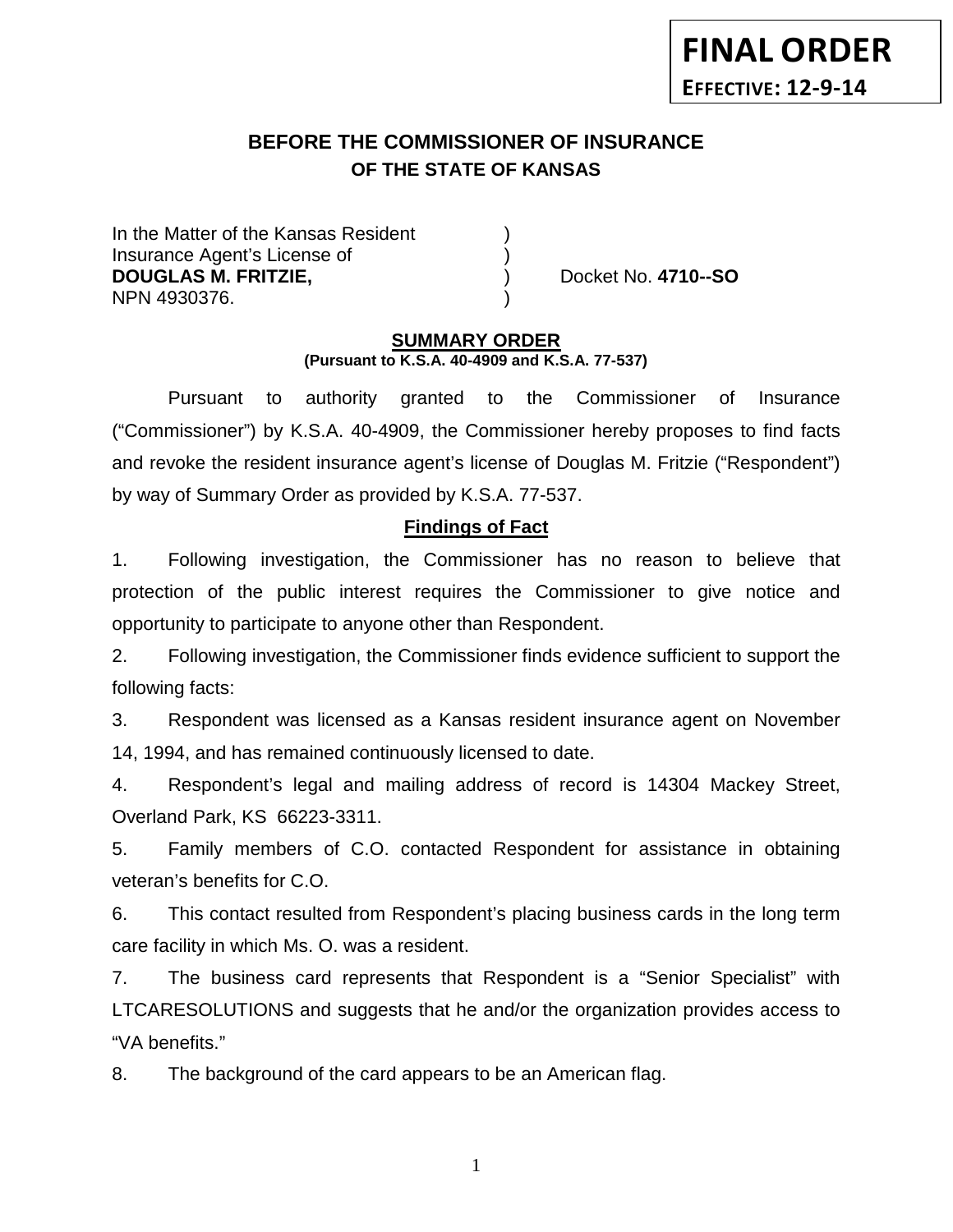9. Respondent has no authority to represent the United States Department of Veterans Affairs.

10. The designation "Senior Specialist" appears not to be a license or certification granted by any government or private credentialing authority.

11. Respondent met with Ms. O.'s adult children, including J. O., to assist them in determining Ms. O.'s eligibility for veteran's benefits.

12. Respondent promoted making Ms. O. financially eligible for aid and attendance benefits as a surviving spouse of a veteran by placing all of her assets in excess of \$80,000 into an annuity.

13. Because Ms. O. was beyond the age at which the company would issue an annuity, and Respondent sold two deferred annuities, funded with Ms. O.'s assets, to J.O. as both owner and annuitant.

14. The application and suitability worksheets reflected J.O.'s assets, investment experience, and financial goals rather than Ms. O.'s, but the four named beneficiaries, Ms. O.'s children including J.O., were all identified as "son" or "daughter."

15. Ms. O. died in February 2014, and the family discovered that the funds were not payable to the intended beneficiaries and were unavailable without surrender penalties.

16. Ms. O.'s children submitted a complaint to KID's consumer assistance division.

17. The insurer resolved the complaint by reversing the purchase and refunding the full amount of premium paid.

18. In response to KID's inquiry, Respondent stated his intent was to get the funds out of Ms. O.'s name, which KID notes was done by a transfer to J.O., and the annuity was extraneous.

19. Respondent stated he uses the senior specialist designation because he has experience and has taken classes and webinars on senior topics.

20. Respondent stated he works with several long term care facilities and has helped "hundreds" of veterans and their spouses receive benefits.

21. By letter of October 31, 2014, addressed to Respondent at his mailing address of record, counsel for KID invited Respondent to reply in writing November 14, 2014, if he disputed the foregoing facts.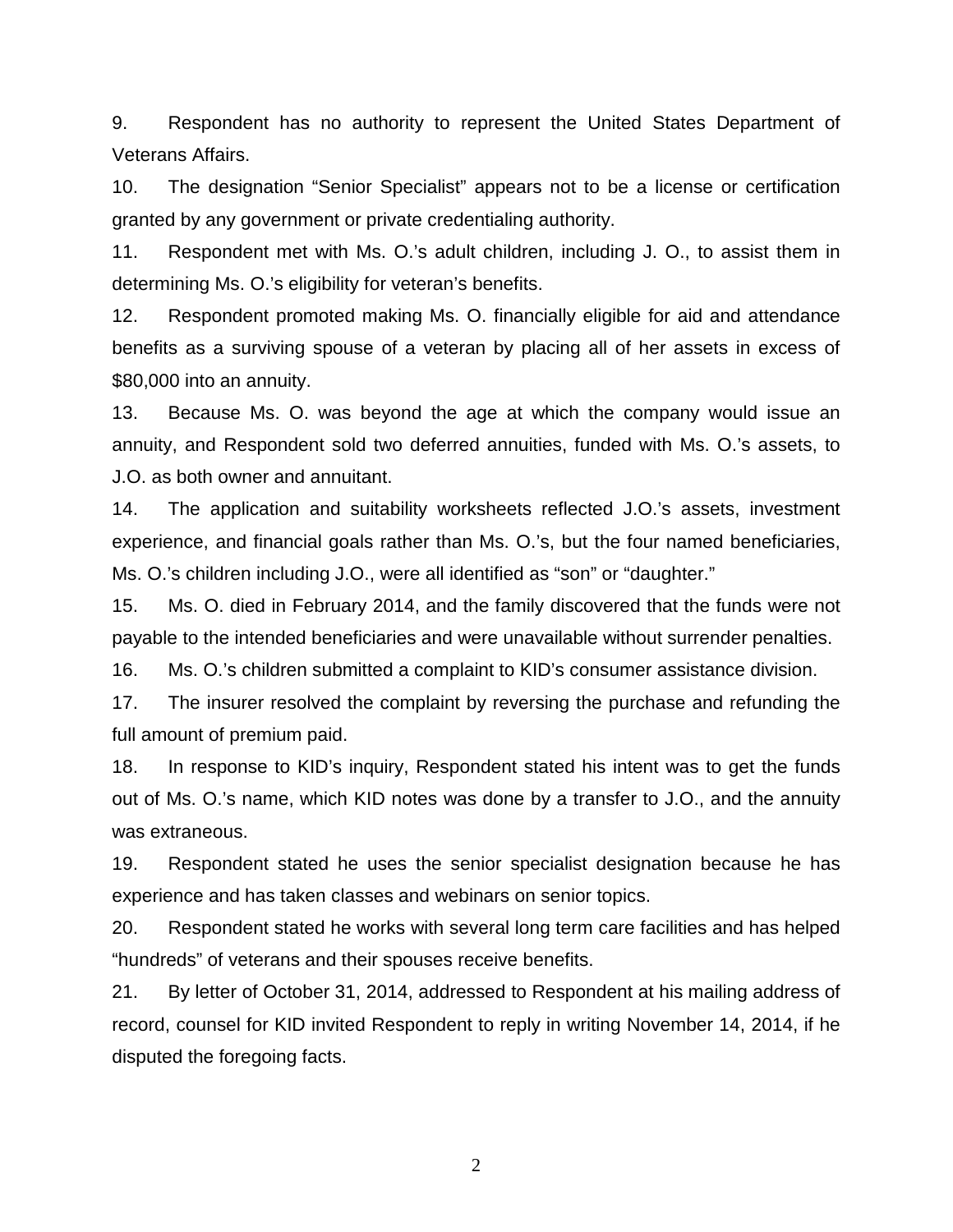22. Respondent has not replied, and the letter has not been returned; thus, the facts are deemed undisputed.

# **Applicable Law**

23. K.S.A. 40-4909(a) provides, in relevant part:

"The commissioner may deny, suspend, revoke or refuse renewal of any license issued under this act if the commissioner finds that the applicant or license holder has: . . .

(2) Violated:

(A) Any provision of chapter 40 of the Kansas Statutes Annotated, and amendments thereto, or any rule and regulation promulgated thereunder;

. . . (7) Admitted to or been found to have committed any insurance unfair trade practice or fraud in violation of K.S.A. 40-2404, and amendments thereto.

(8) Used any fraudulent, coercive, or dishonest practice, or demonstrated any incompetence, untrustworthiness or financial irresponsibility in the conduct of business in this state or elsewhere." K.S.A. 2013 Supp. 40- 4909(a).

24. "Making, issuing, circulating or causing to be made, issued or circulated, any estimate, illustration, circular, statement, sales presentation, omission or comparison which: (a) Misrepresents the benefits, advantages, conditions or terms of any insurance policy" is an insurance unfair trade practice. K.S.A. 2013 Supp. 40-2404(1).

25. "Making false or fraudulent statements or representations on or relative to an application for an insurance policy, for the purpose of obtaining a fee, commission, money or other benefit from any insurer, agent, broker or individual" is an insurance unfair trade practice. K.S.A. 2013 Supp. 40-2404(11).

26. The following regulations define additional insurance unfair trade practices: K.A.R. §40-2-14 (deceptive practices in the sale of life insurance and annuities), K.A.R. §40-2-14a (unsuitable annuity sales), and K.A.R. §40-9-23 (improper use of senior specific designation).

27. In addition, the Commissioner may revoke any license issued under the Insurance Agents Licensing Act if the Commissioner finds that the interests of the insurer or the insurable interests of the public are not properly served under such license. K.S.A. 2013 Supp. 40-4909(b).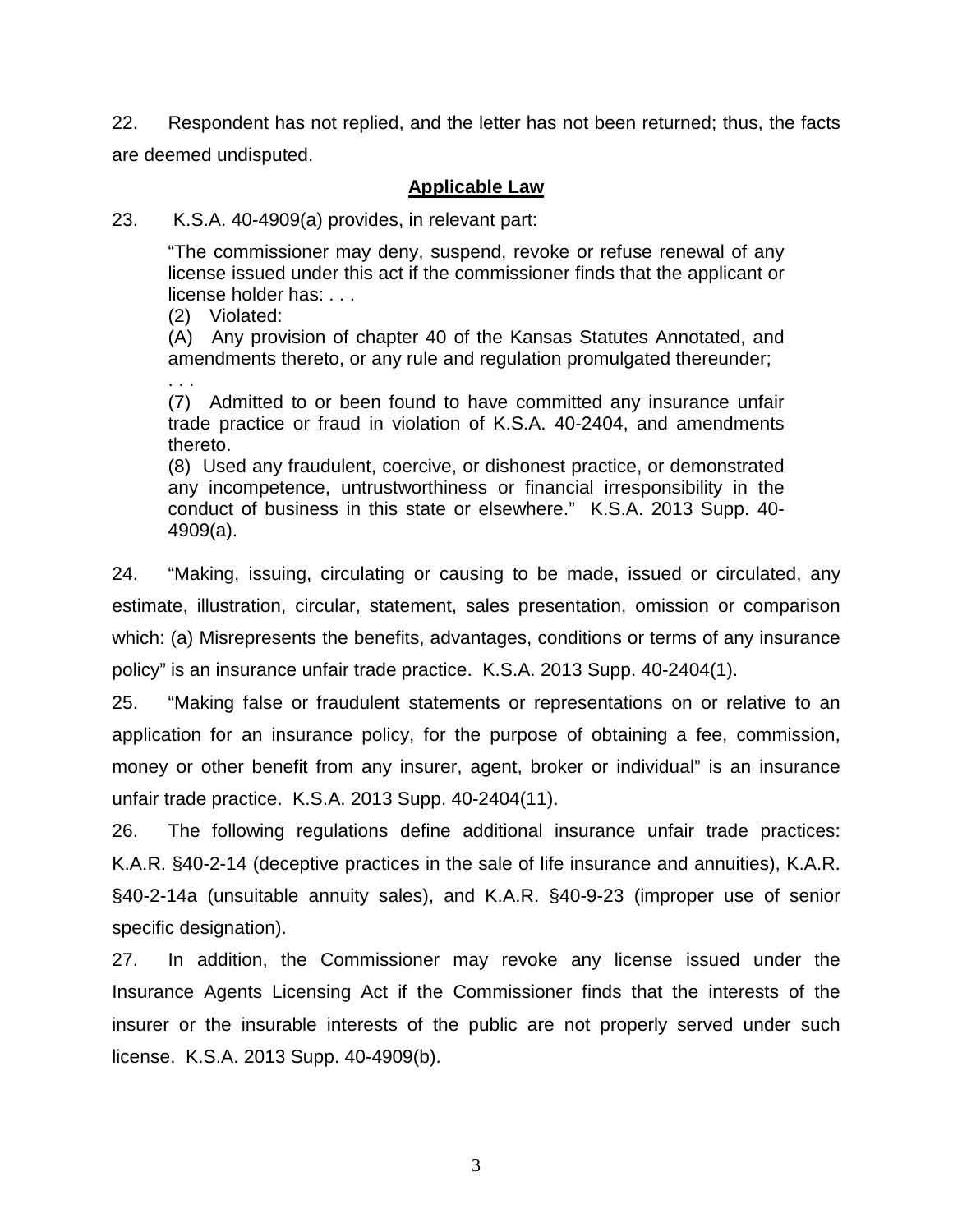28. "Any action taken under this section which affects any license or imposes any administrative penalty shall be taken only after notice and an opportunity for hearing conducted in accordance with the provisions of the Kansas administrative procedures act." K.S.A. 2013 Supp. 40-4909(c).

29. "Whenever the commissioner imposes any administrative penalty or denies, suspends, revokes or refuses renewal of any license pursuant to subsection (a), any costs incurred as a result of conducting an administrative hearing authorized under the provisions of this section shall be assessed against the person who is the subject of the hearing or any business entity represented by such person who is the party to the matters giving rise to the hearing." K.S.A. 2013 Supp. 40-4909(f).

#### **Conclusions of Law**

30. The Commissioner has jurisdiction over Respondent as well as the subject matter of this proceeding, and such proceeding is held in the public interest.

31. The Commissioner finds Respondent's license may be revoked pursuant to K.S.A. 40-4909(a)(2)(A) because Respondent has violated K.A.R. §40-2-14 by using deceptive practices in the sale of annuities, K.A.R. §40-2-14a by making an unsuitable annuity sale, and K.A.R. §40-9-23 by improperly using a senior specific designation.

32. The Commissioner finds Respondent's license may be revoked pursuant to K.S.A. 40-4909(a)(7) and K.S.A. 40-2404(1) because Respondent falsely represented that placing Ms. O.'s funds into annuities was necessary to qualify Ms. O. for government benefits.

33. Further, the Commissioner finds that Respondent's license may be revoked pursuant to K.S.A. 40-4909(a)(7) and K.S.A. 40-2404(11) because Respondent made false or fraudulent statements or representations on applications for annuities for the purpose of obtaining a fee, commission, money or other benefit from an insurer, agent, broker or individual, which is an insurance unfair trade practice as defined by K.S.A. 40- 2404(11).

34. The Commissioner finds Respondent's license may be revoked pursuant to K.S.A. 40-4909(a)(8) because Respondent has either used fraudulent or dishonest practices or demonstrated incompetence in the conduct of his business.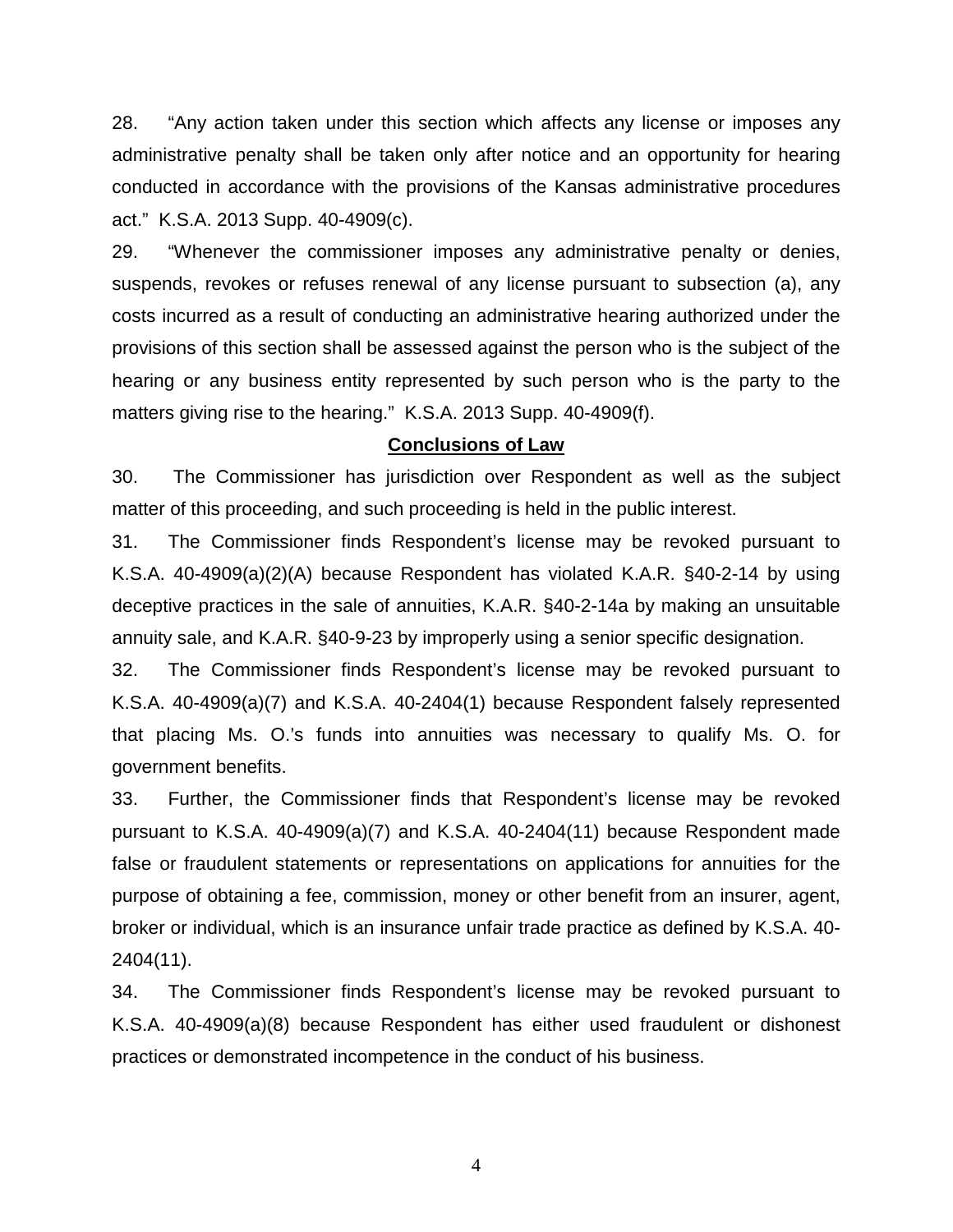35. The Commissioner thus finds that sufficient grounds exist for the revocation of Respondent's insurance agent license pursuant to K.S.A. 2013 Supp. 40-4909(a).

36. Finally, the Commissioner finds that Respondent's license may be revoked pursuant to K.S.A. 40-4909(b) because Respondent's license is not serving the interests of insurers or the insurable interests of the public.

37. Based on the facts and circumstances set forth herein, it appears that the use of summary proceedings in this matter is appropriate, in accordance with the provisions set forth in K.S.A. 77-537(a), in that the use of summary proceedings does not violate any provision of the law, the protection of the public interest does not require the KID to give notice and opportunity to participate to persons other than Respondent, and after investigation, KID believes in good faith that the allegations will be supported to the applicable standard of proof.

#### **Policy to be Served**

Before issuing an insurance agent license, the Commissioner must determine that the applicant is qualified and has not committed any act that would be grounds for denial, suspension, or revocation. K.S.A. 40-4905(b). Further, the Commissioner may revoke any license issued under the Insurance Agents Licensing Act if the Commissioner finds that the interests of the insurer or the insurable interests of the public are not properly served under the license. The following action is appropriate to promote the security and integrity of the insurance business and protect insurance consumers by licensing, or continuing to license, persons or entities to sell, solicit, or negotiate insurance in the State of Kansas only if their conduct indicates they are both qualified and trustworthy.

**THE COMMISSIONER OF INSURANCE THEREFORE ORDERS** that the Kansas resident insurance agent's license of **DOUGLAS M. FRITZIE** is hereby **REVOKED** and **DOUGLAS M. FRITZIE** shall **CEASE and DESIST** from the sale, solicitation, or negotiation of insurance, doing any act toward the sale, solicitation, or negotiation of insurance, and/or receiving compensation deriving from the sale,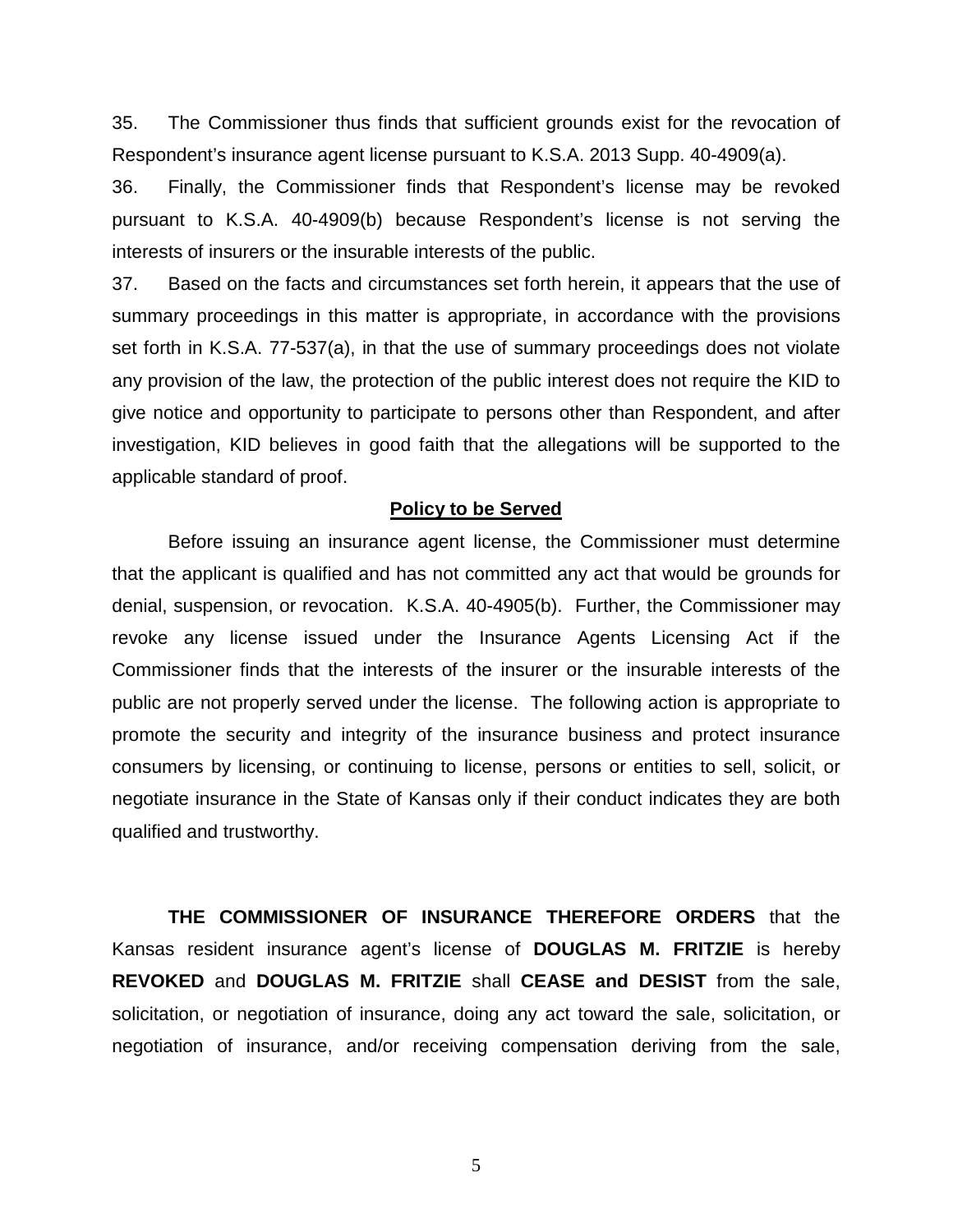solicitation, or negotiation of insurance in Kansas or on Kansas risks through business conducted on and after the effective date of this order.

**It is further ordered**, pursuant to KSA 77-415(b)(2)(A), that this order is designated by KID as precedent.

# **IT IS SO ORDERED THIS \_\_19th\_\_ DAY OF NOVEMBER 2014, IN THE CITY OF TOPEKA, COUNTY OF SHAWNEE, STATE OF KANSAS.**



\_/s/ Sandy Praeger\_\_\_\_\_\_\_\_\_\_\_\_\_\_\_\_ Sandy Praeger Commissioner of Insurance

BY:

 $\angle$ /s/ John Wine $\angle$ 

John Wine General Counsel